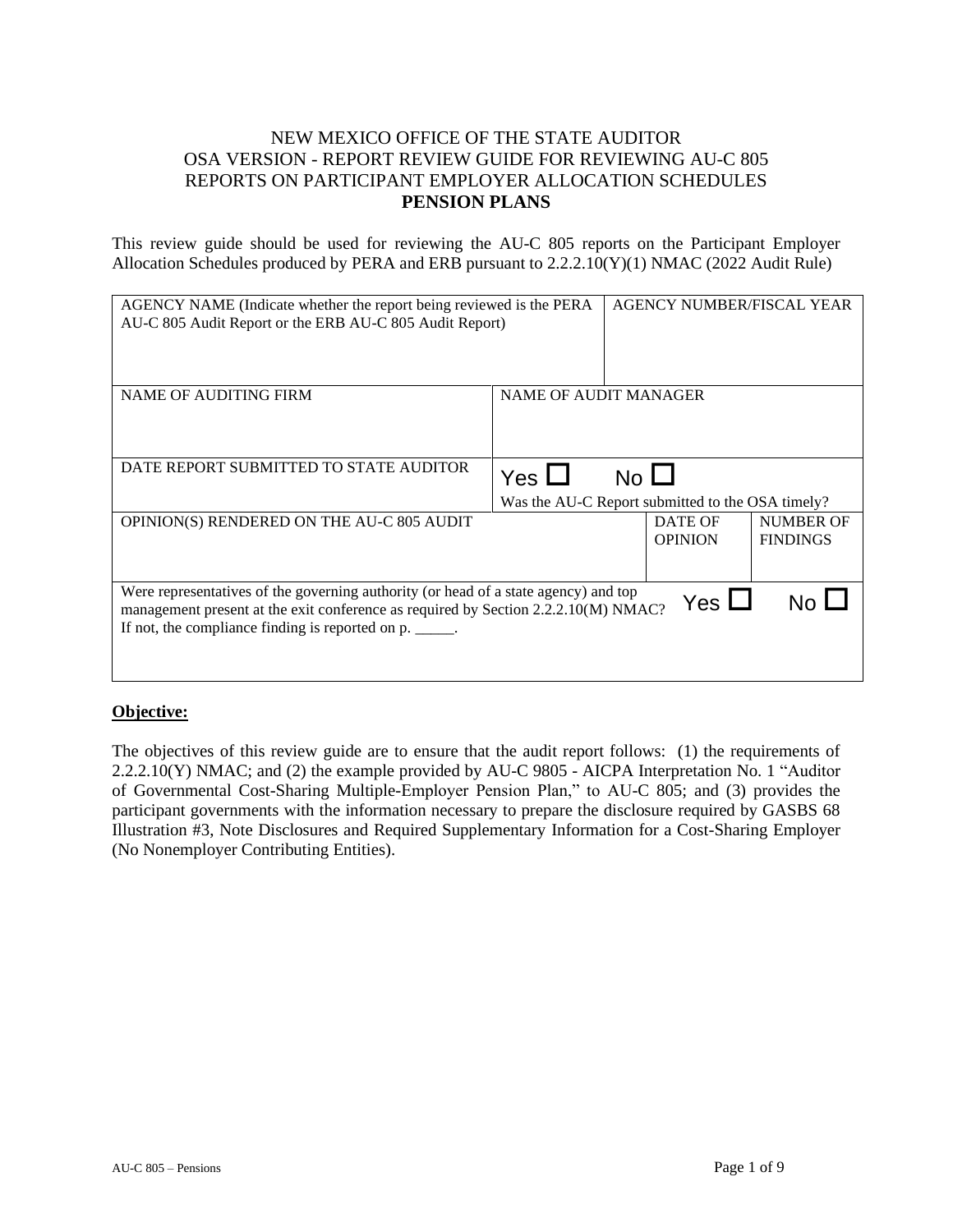## **Instructions:**

The agency and/or IPA should review the AU-C report by answering the questions below with a "yes" or "no" answer. Any "no" answers require further explanation from PERA, ERB or their respective AU-C 805 auditors. Pursuant to 2.2.2.9(A)(3) NMAC, the completed review guide should be submitted to the Office of the State Auditor along with the report.

## **Authoritative References:**

| U.S. Auditing Standards – AICPA (Clarified)                                                     |
|-------------------------------------------------------------------------------------------------|
| Governmental Accounting Standards Board Statement                                               |
| New Mexico Administrative Code                                                                  |
| Requirements for Contracting and Conducting Audits of Agencies (Audit Rule 2021)                |
| AICPA Audit and Accounting Guide: Government Auditing Standards and Single Audits<br>(4/1/2020) |
|                                                                                                 |

| Documents Required by the Office of the State Auditor                                 |                       |
|---------------------------------------------------------------------------------------|-----------------------|
| Did the auditor submit an electronic copy of the AU-C 805 audit report along          | <b>YES</b><br>NO DOM: |
| with a copy of the <b>management representation letter</b> pursuant to AU-C           | Comments:             |
| 805.A13 and 2.2.2.(9)(A)(3) NMAC?                                                     |                       |
|                                                                                       | Page Ref:             |
| Did the IPA complete a copy of this <b>review guide</b> and submit it to the OSA with | <b>YES</b><br>NO -    |
| the audit report pursuant to $2.2.2(9)(A)(3) NMAC?$                                   | Comments:             |
|                                                                                       | Page Ref:             |

| Requirements for the AU-C 805 Audit Report from PERA and ERB<br>1<br>pursuant to $2.2.2.10(Y) NMAC$                                                                                                                                                                                                                                                                                                                                                                                                                                                                                                                                                     |                                     |     |     |
|---------------------------------------------------------------------------------------------------------------------------------------------------------------------------------------------------------------------------------------------------------------------------------------------------------------------------------------------------------------------------------------------------------------------------------------------------------------------------------------------------------------------------------------------------------------------------------------------------------------------------------------------------------|-------------------------------------|-----|-----|
| A. Elements of the Independent Auditor's Report - (See the report example at<br><b>AU-C 9805)</b>                                                                                                                                                                                                                                                                                                                                                                                                                                                                                                                                                       | See below                           |     |     |
| (1) Does the title include the word <i>independent?</i>                                                                                                                                                                                                                                                                                                                                                                                                                                                                                                                                                                                                 | <b>YES</b><br>Comments:<br>Pg. Ref. | NO  | N/A |
| (2) Is the report addressed to the State Auditor, the entity and the governing<br>body (if applicable)?                                                                                                                                                                                                                                                                                                                                                                                                                                                                                                                                                 | <b>YES</b><br>Comments:<br>Pg. Ref. | NO  | N/A |
| (3) Does the introductory paragraph state:<br>"We have audited the accompanying schedule of employer allocations of<br>the (PERA or ERB) the Pension Plan(s) as of and for the year ended June<br>30, 20XX, and the related notes. We have also audited the total for all<br>entities of the columns titled net pension liability, total deferred outflows<br>of resources, total deferred inflows of resources, and total pension<br>expense (specified column totals) included in the accompanying schedule<br>of pension amounts by employer of the (PERA or ERB) Pension Plan as<br>of and for the year ended June 30 20XX, and the related notes." | <b>YES</b><br>Comments:<br>Pg. Ref. | NO  | N/A |
| (4) Does a section with the heading "Management's Responsibility for the<br><b>Schedules</b> " follow the introductory paragraph, and include the following<br>wording?<br>"Management is responsible for the preparation and fair presentation of<br>these schedules in accordance with accounting principles generally<br>accepted in "the United States of America; this includes the design,<br>implementation, and maintenance of internal control relevant to the                                                                                                                                                                                 | <b>YES</b><br>Comments:             | NO. | N/A |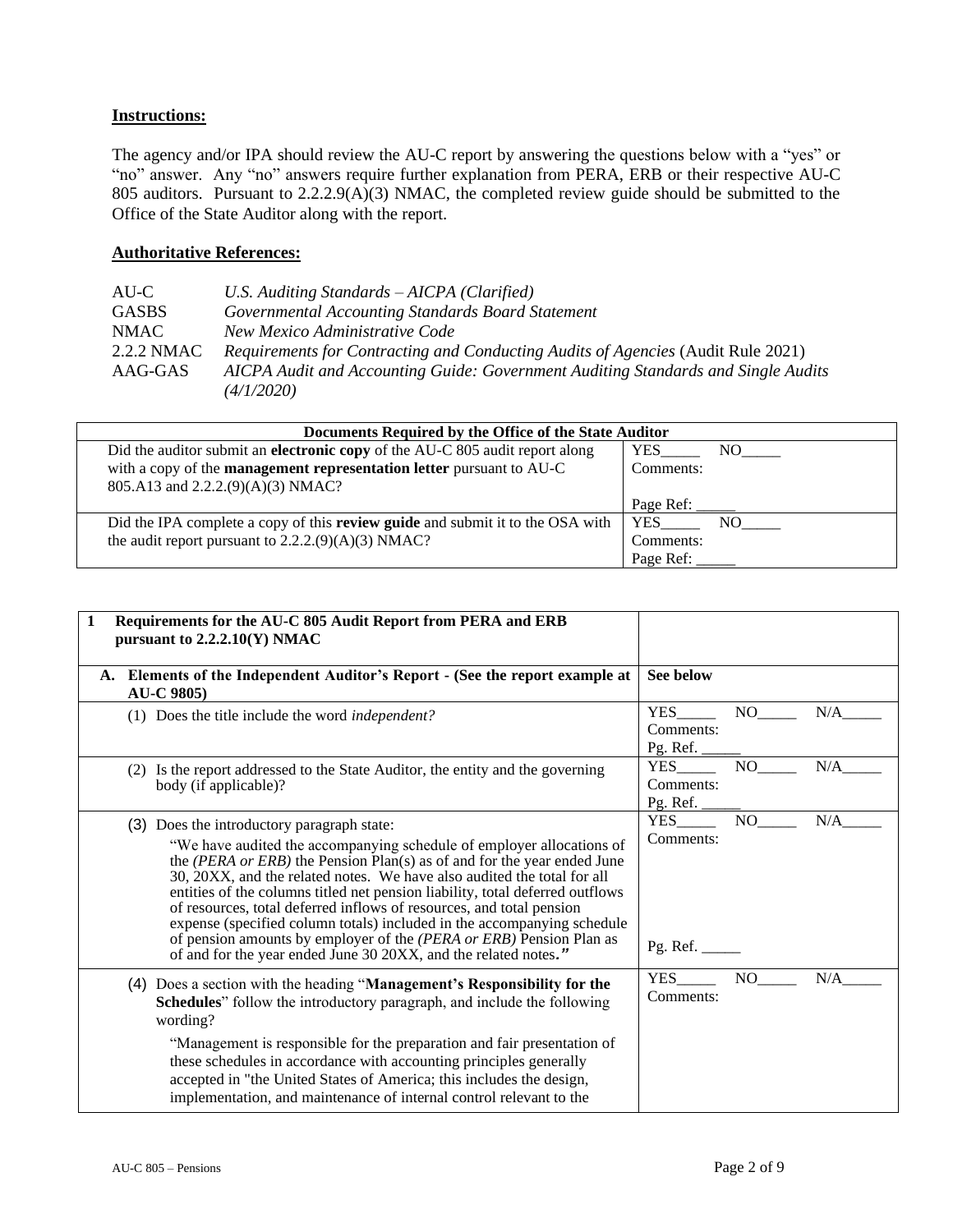| preparation and fair presentation of the schedules that are free from<br>material misstatement, whether due to fraud or error"                                                                                                                                                                                                                                                                                                                                                                                                                                                                                                                                                                                                                                                                                                                                                                                                                                                                                                                                                                                                                                                                                                                                                                                                                                                                                                                                                                  | Pg. Ref.                |    |     |
|-------------------------------------------------------------------------------------------------------------------------------------------------------------------------------------------------------------------------------------------------------------------------------------------------------------------------------------------------------------------------------------------------------------------------------------------------------------------------------------------------------------------------------------------------------------------------------------------------------------------------------------------------------------------------------------------------------------------------------------------------------------------------------------------------------------------------------------------------------------------------------------------------------------------------------------------------------------------------------------------------------------------------------------------------------------------------------------------------------------------------------------------------------------------------------------------------------------------------------------------------------------------------------------------------------------------------------------------------------------------------------------------------------------------------------------------------------------------------------------------------|-------------------------|----|-----|
| (5) Does a section with the heading "Auditor's Responsibility" follow the<br>previous paragraph and include the following paragraphs and wording?                                                                                                                                                                                                                                                                                                                                                                                                                                                                                                                                                                                                                                                                                                                                                                                                                                                                                                                                                                                                                                                                                                                                                                                                                                                                                                                                               | <b>YES</b><br>Comments: | NO | N/A |
| "Our responsibility is to express opinions on the schedule of employer<br>allocations and the specified column totals included in the schedule of<br>pension amounts by employer based on our audit. We conducted our<br>audit in accordance with auditing standards generally accepted in the<br>United States of America. Those standards require that we plan and<br>perform the audit to obtain reasonable assurance about whether the<br>schedule of employer allocations and specified column totals included in<br>the schedule of pension amounts by employer are free from material<br>misstatements.                                                                                                                                                                                                                                                                                                                                                                                                                                                                                                                                                                                                                                                                                                                                                                                                                                                                                  | Pg. Ref.                |    |     |
| An audit involves performing procedures to obtain audit evidence about<br>the amounts and disclosures in the schedule of employer allocations and<br>specified column totals included in the schedule of pension amounts by<br>employer. The procedures selected depend on the auditor's judgment,<br>including the assessment of the risks of material misstatement of the<br>schedule of employer allocations and specified column totals included in<br>the schedule of pension amount by employer, whether due to fraud or<br>error. In making those risk assessments, the auditor considers internal<br>control relevant to the entity's preparation and fair presentation of the<br>schedule of employer allocations and specified column totals included in<br>the schedule of pension amounts by employer in order to design audit<br>procedures that are appropriate in the circumstances, but not for the<br>purpose of expressing an opinion on the effectiveness of the entity's<br>internal control. Accordingly, we express no such opinion. An audit also<br>includes evaluating the appropriateness of accounting policies used and<br>the reasonableness of significant accounting estimates made by<br>management, as well as evaluating the overall presentation of the<br>schedule of employer allocations and specified column totals included in<br>the schedule of pension amounts by employer.<br>We believe that the audit evidence we have obtained is sufficient and |                         |    |     |
| appropriate to provide a basis for our audit opinions."<br>(6) Is the previous information followed by the subheading "Opinions" with                                                                                                                                                                                                                                                                                                                                                                                                                                                                                                                                                                                                                                                                                                                                                                                                                                                                                                                                                                                                                                                                                                                                                                                                                                                                                                                                                           | <b>YES</b>              | NO | N/A |
| appropriate wording like the following if the opinion is unmodified?<br>"In our opinion, the schedules referred to above present fairly, in all<br>material respects, the employer allocations and net pension liability, total<br>deferred outflows of resources, total deferred inflows of resources, and<br>total pension expense for the total of all participating entities for the<br>(PERA or ERB) pension Plan as of and for the year ended June 30, 20XX,<br>in accordance with accounting principles generally accepted in the United<br>States of America."                                                                                                                                                                                                                                                                                                                                                                                                                                                                                                                                                                                                                                                                                                                                                                                                                                                                                                                          | Comments:<br>Pg. Ref.   |    |     |
| (7) Is there a paragraph with the subheading "Other Matter" after the opinion<br>paragraph that has wording similar to the following (when PERA and ERB<br>have unmodified opinions on their annual financial and compliance audits)?                                                                                                                                                                                                                                                                                                                                                                                                                                                                                                                                                                                                                                                                                                                                                                                                                                                                                                                                                                                                                                                                                                                                                                                                                                                           | <b>YES</b><br>Comments: | NO | N/A |
| "We have audited, in accordance with auditing standards generally<br>accepted in the United States of America, the financial statements of the<br>(PERA or ERB) Pension Plan as of and for the year ended June 30,<br>20XX, and our report thereon, dated XX/XX/XXXX, expressed an<br>unmodified opinion on those financial statements."                                                                                                                                                                                                                                                                                                                                                                                                                                                                                                                                                                                                                                                                                                                                                                                                                                                                                                                                                                                                                                                                                                                                                        |                         |    |     |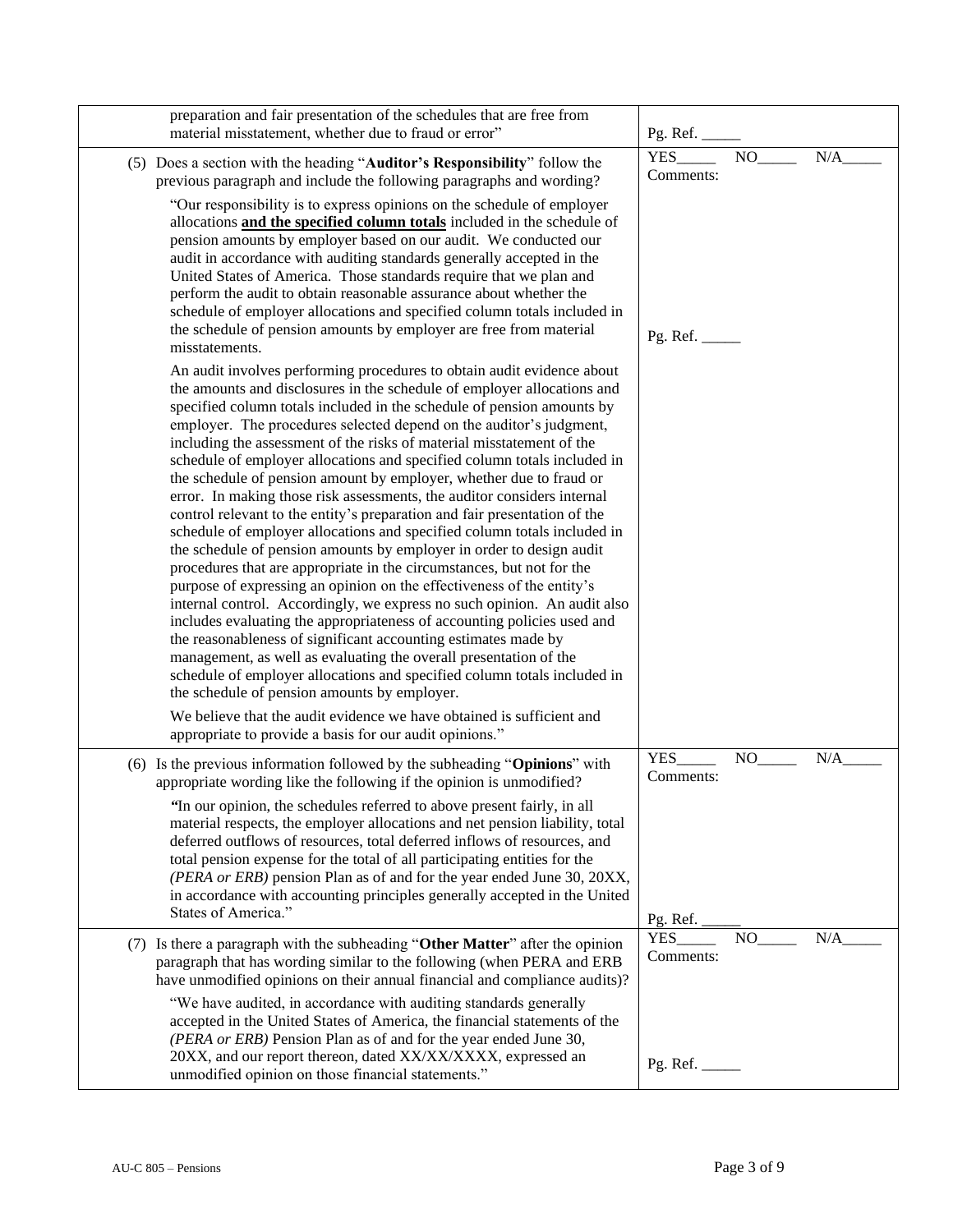| (8) Continuing under the subheading "Other Matters," do the following<br>paragraphs regarding the Supplemental Information (SI) include the<br>following elements pursuant to AU-C 725.09(a) to (d)?                                                                                                                                                                                                                                                                                                                                                                                                                                                                                                          | YES<br>Comments: | NO    | N/A |
|---------------------------------------------------------------------------------------------------------------------------------------------------------------------------------------------------------------------------------------------------------------------------------------------------------------------------------------------------------------------------------------------------------------------------------------------------------------------------------------------------------------------------------------------------------------------------------------------------------------------------------------------------------------------------------------------------------------|------------------|-------|-----|
| .09a The audit was conducted for the purpose of forming opinions on the<br>audits of the schedule of employer allocations and the specified column<br>totals in the schedule of pension amounts by employer;                                                                                                                                                                                                                                                                                                                                                                                                                                                                                                  |                  |       |     |
| .09b The SI [list schedules] is presented for purposes of additional analysis<br>and is not a required part of the schedule of employer allocations and the<br>specified column totals in the schedule of pension amounts by employer;                                                                                                                                                                                                                                                                                                                                                                                                                                                                        |                  |       |     |
| .09c. The SI is the responsibility of management and was derived from, and<br>relates directly to, the underlying accounting and other records used to<br>prepare the schedule of employer allocations and the specified column totals<br>in the schedule of pension amounts by employer; and                                                                                                                                                                                                                                                                                                                                                                                                                 |                  |       |     |
| .09d. The SI has been subjected to the auditing procedures applied in the<br>audit of the schedule of employer allocations and the specified column<br>totals in the schedule of pension amounts by employer and certain<br>additional procedures, including comparing and reconciling such<br>information directly to the underlying accounting and other records used to<br>prepare the schedule of employer allocations and the specified column totals<br>in the schedule of pension amounts by employer or to the schedule of                                                                                                                                                                            |                  |       |     |
| employer allocations and the specified column totals in the schedule of<br>pension amounts by employer themselves and other additional procedures,<br>in accordance with auditing standards generally accepted in the United<br>States of America.                                                                                                                                                                                                                                                                                                                                                                                                                                                            |                  |       |     |
| .09e. If the auditor issues an unmodified opinion on the schedule of<br>employer allocations and the specified column totals in the schedule of<br>pension amounts by employer and the auditor has concluded that the SI is<br>fairly stated, in all material respects, in relation to the schedule of employer<br>allocations and the specified column totals in the schedule of pension<br>amounts by employer as a whole, is there a statement that, in the auditor's<br>opinion, the SI [list schedules] is fairly stated, in all material respects, in<br>relation to the schedule of employer allocations and the specified column<br>totals in the schedule of pension amounts by employer as a whole? |                  |       |     |
| .09f. $\&$ .11 If the auditor issues a qualified, adverse or disclaimer of opinion<br>on the schedule of employer allocations and the specified column totals in<br>the schedule of pension amounts by employer, did the IPA include the<br>applicable statements from AU-C 725.09(f) or 725.11, as applicable?                                                                                                                                                                                                                                                                                                                                                                                               | Pg. Ref. $\_\_$  |       |     |
| (9) Is there a paragraph with the subheading "Restrictions on Use" after the<br>other matters paragraph that has wording similar to the following?                                                                                                                                                                                                                                                                                                                                                                                                                                                                                                                                                            | YES<br>Comments: | NO.   | N/A |
| "Our report is intended solely for the information and use of (PERA, ERB<br>and those charged with governance), the State of New Mexico Legislature<br>(PERA or ERB) participating employers, and their auditors and is not<br>intended to be and should not be used by anyone other than these specified<br>parties." AU-C-9805 Interpretation 1                                                                                                                                                                                                                                                                                                                                                             | Pg. Ref.         |       |     |
| (10) Is there a paragraph with the subheading "Other Reporting Required by<br>Government Auditing Standards," pursuant to AU-C 700.39 - .40 and<br>.A47 and 49? An paragraph example follows:                                                                                                                                                                                                                                                                                                                                                                                                                                                                                                                 | YES<br>Comments: | $NO_$ | N/A |
| In accordance with Government Auditing Standards, we have also issued<br>our report dated XX/XX/XX on our consideration of (PERA or ERB)'s                                                                                                                                                                                                                                                                                                                                                                                                                                                                                                                                                                    | Pg. Ref.         |       |     |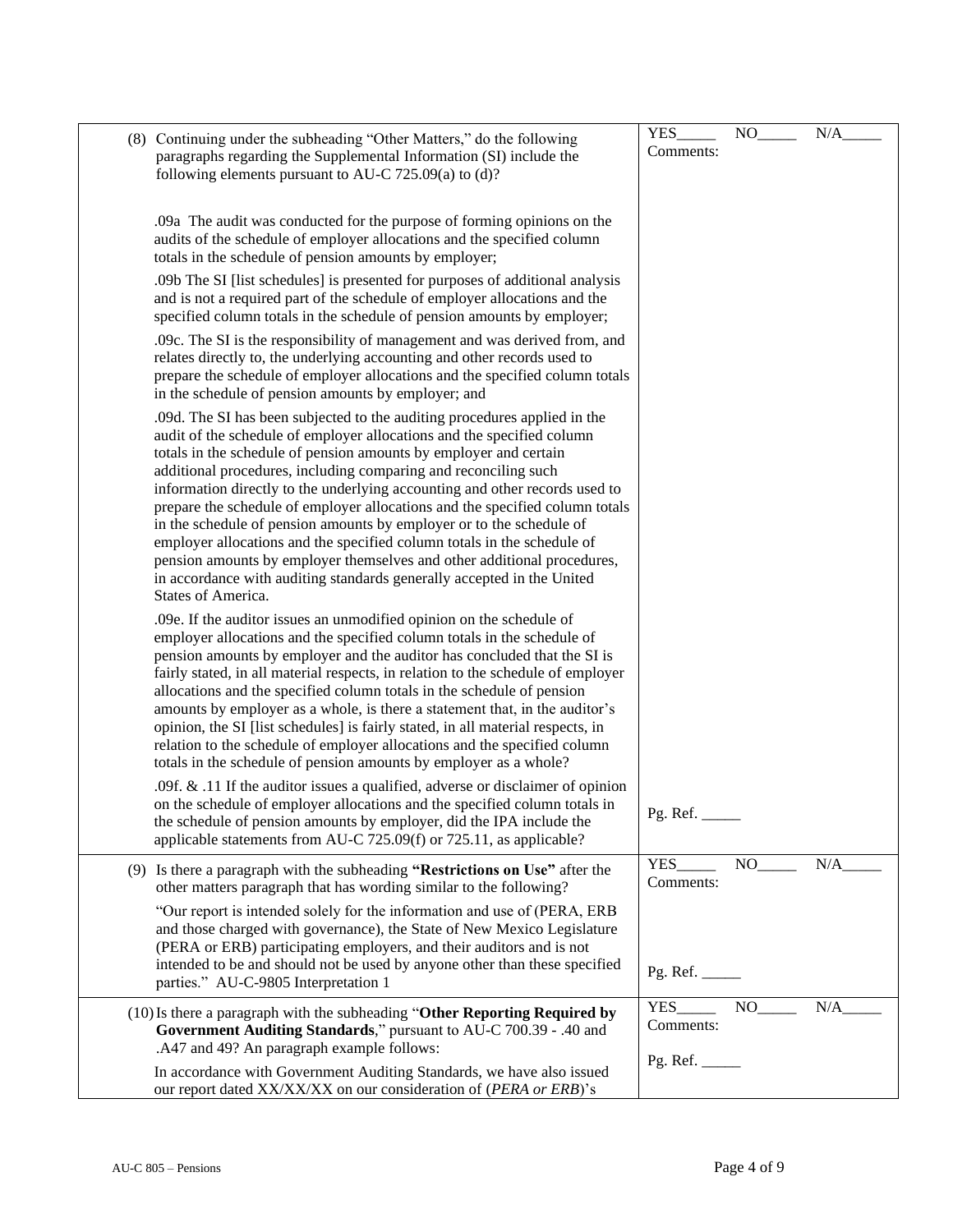| internal control over financial reporting and on our tests of its compliance<br>with certain provisions of laws, regulations, contracts, and grant agreements<br>and other matters. The purpose of that report is to describe the scope of our<br>testing of internal control over financial reporting and compliance and the<br>results of that testing, and not to provide an opinion on internal control over<br>financial reporting or on compliance. That report is an integral part of an<br>audit performed in accordance with Government Auditing Standards in<br>considering (PERA or ERB)'s internal control over financial reporting and<br>compliance. |                                      |          |     |
|--------------------------------------------------------------------------------------------------------------------------------------------------------------------------------------------------------------------------------------------------------------------------------------------------------------------------------------------------------------------------------------------------------------------------------------------------------------------------------------------------------------------------------------------------------------------------------------------------------------------------------------------------------------------|--------------------------------------|----------|-----|
| (11) Does the report include the manual or printed signature of the auditor's<br>firm?                                                                                                                                                                                                                                                                                                                                                                                                                                                                                                                                                                             | <b>YES</b><br>Comments:<br>Pg. Ref.  | NO.      | N/A |
| $(12)$ Does the report include the name of the city and state where the auditor<br>practices? (If the information appears in the letterhead, that is sufficient)                                                                                                                                                                                                                                                                                                                                                                                                                                                                                                   | <b>YES</b><br>Comments:<br>Pg. Ref.  | NO.      | N/A |
| (13) Does the auditor's report include the date of the auditor's report?                                                                                                                                                                                                                                                                                                                                                                                                                                                                                                                                                                                           | <b>YES</b><br>Comments:<br>Pg. Ref.  | NO.      | N/A |
| Schedules and Contents - (See the report example at AU-C 9805)<br>В.                                                                                                                                                                                                                                                                                                                                                                                                                                                                                                                                                                                               | See below                            |          |     |
| (1) Is there a schedule titled "Schedule of Employer Allocations"?                                                                                                                                                                                                                                                                                                                                                                                                                                                                                                                                                                                                 | <b>YES</b><br>Comments:<br>Page Ref: | NO.      | N/A |
| (a) Does the "Schedule of Employer Allocations" have three columns: (1)                                                                                                                                                                                                                                                                                                                                                                                                                                                                                                                                                                                            | <b>YES</b>                           | NO       | N/A |
| that shows each employer; (2) each employer's actual employer<br>contributions; and (3) each employer's allocation percentage based on<br>the contributions shown?                                                                                                                                                                                                                                                                                                                                                                                                                                                                                                 | Comments:<br>Page Ref:               |          |     |
| (b) In the column labeled "Actual Employer Contributions" do all the                                                                                                                                                                                                                                                                                                                                                                                                                                                                                                                                                                                               | <b>YES</b>                           | NO       | N/A |
| contribution amounts total to the amount shown at the bottom of the<br>column?                                                                                                                                                                                                                                                                                                                                                                                                                                                                                                                                                                                     | Comments:<br>Page Ref:               |          |     |
| (c) In the column labeled "Employer Allocation Percentage" do all the                                                                                                                                                                                                                                                                                                                                                                                                                                                                                                                                                                                              | <b>YES</b>                           | NO       | N/A |
| percentages add up to 100%?                                                                                                                                                                                                                                                                                                                                                                                                                                                                                                                                                                                                                                        | Comments:<br>Page Ref:               |          |     |
| (2) Is there a schedule titled "Schedule of Pension Amounts by Employer"?                                                                                                                                                                                                                                                                                                                                                                                                                                                                                                                                                                                          | <b>YES</b><br>Comments:<br>Pg. Ref.  | NO.      | N/A |
| (a) Does the first column on the left show each participant employer?                                                                                                                                                                                                                                                                                                                                                                                                                                                                                                                                                                                              | <b>YES</b><br>Comments:              | NO.      | N/A |
|                                                                                                                                                                                                                                                                                                                                                                                                                                                                                                                                                                                                                                                                    | Pg. Ref.                             |          |     |
| (b) Is the second column from the left "Net Pension Liability" by employer?<br>And does the total amount of this column equal the total net pension<br>liability for the entire plan?                                                                                                                                                                                                                                                                                                                                                                                                                                                                              | YES<br>Comments:<br>Pg. Ref.         |          | N/A |
| (c) Do the next four columns show various "Deferred Outflows of<br>Resources"?                                                                                                                                                                                                                                                                                                                                                                                                                                                                                                                                                                                     | See below                            |          |     |
| (i) "Differences Between Expected and Actual Experience" by                                                                                                                                                                                                                                                                                                                                                                                                                                                                                                                                                                                                        | <b>YES</b>                           | NO       | N/A |
| employer?                                                                                                                                                                                                                                                                                                                                                                                                                                                                                                                                                                                                                                                          | Comments:<br>Pg. Ref.                |          |     |
| (ii) "Net Difference Between Projected and Actual Investment Earnings<br>on Pension Plan Investments" by employer?                                                                                                                                                                                                                                                                                                                                                                                                                                                                                                                                                 | <b>YES</b><br>Comments:<br>Pg. Ref.  | NO       | N/A |
| (iii) "Changes of Assumptions" by employer?                                                                                                                                                                                                                                                                                                                                                                                                                                                                                                                                                                                                                        | <b>YES</b><br>Comments:<br>Pg. Ref.  | $NO_{-}$ | N/A |
| (iv) "Changes in Proportion and Differences Between Employer                                                                                                                                                                                                                                                                                                                                                                                                                                                                                                                                                                                                       | <b>YES</b>                           | NO       | N/A |
| Contributions and Proportionate Share of Contributions" by<br>employer?                                                                                                                                                                                                                                                                                                                                                                                                                                                                                                                                                                                            | Comments:<br>Pg. Ref.                |          |     |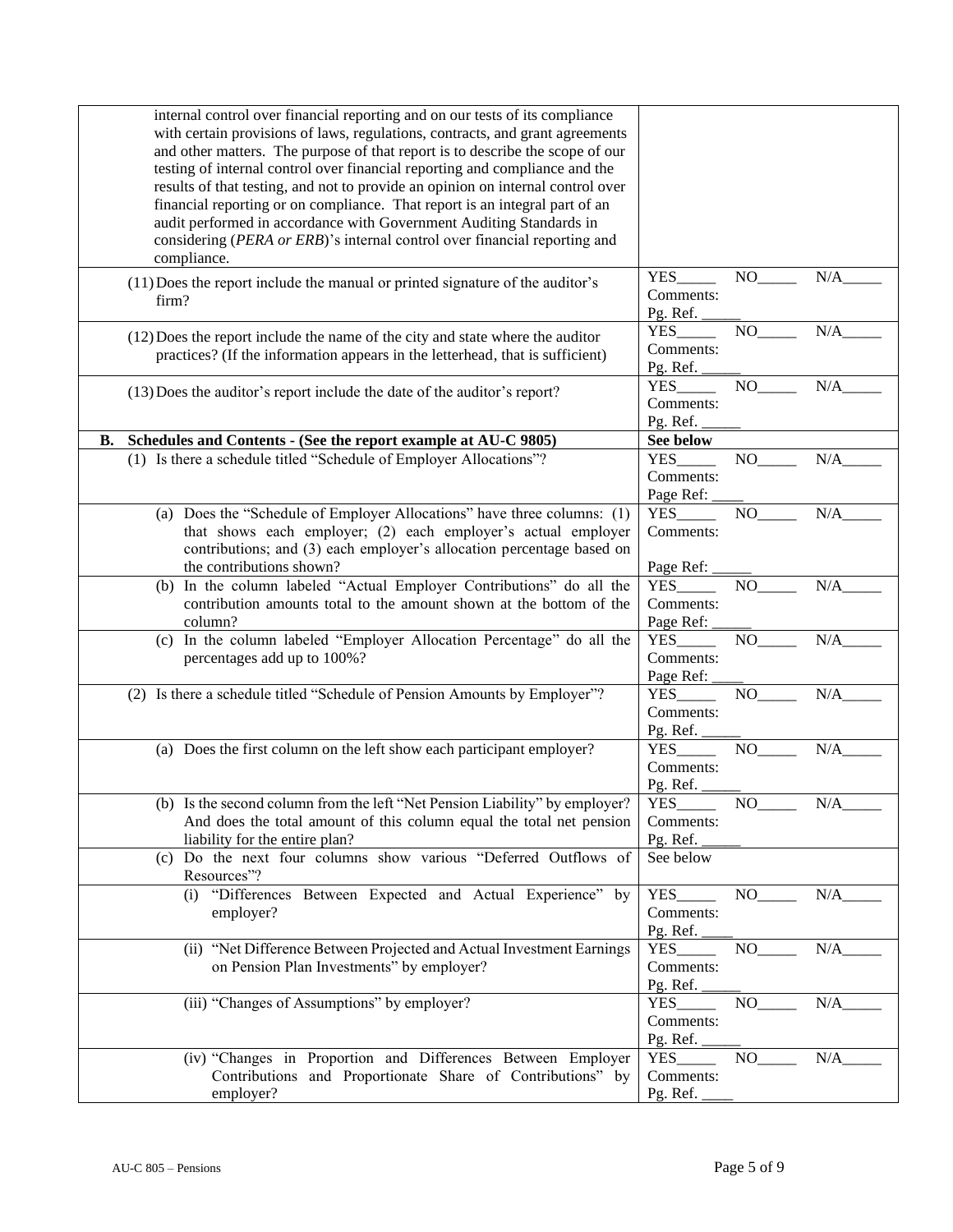| (v) Is the next column the "Total Deferred Outflows of Resources" by               | <b>YES</b>      | NO    | N/A |
|------------------------------------------------------------------------------------|-----------------|-------|-----|
| employer?                                                                          | Comments:       |       |     |
|                                                                                    | Pg. Ref.        |       |     |
| (d) Do the next four columns show "Deferred Inflows of Resources" as               | See below       |       |     |
| listed below?                                                                      |                 |       |     |
| (i) "Differences Between Expected and Actual Experience" by                        | YES             | NO    | N/A |
| employer?                                                                          | Comments:       |       |     |
|                                                                                    | Pg. Ref.        |       |     |
| (ii) "Net Difference Between Projected and Actual Investment Earnings              | <b>YES</b>      | NO    | N/A |
| on Pension Plan Investments" by employer?                                          | Comments:       |       |     |
|                                                                                    | Pg. Ref.        |       |     |
| (iii) "Changes of Assumptions" by employer?                                        | <b>YES</b>      | NO    | N/A |
|                                                                                    | Comments:       |       |     |
|                                                                                    | Pg. Ref.        |       |     |
| (iv) "Changes in Proportion and Differences Between Employer                       | <b>YES</b>      | NO    | N/A |
| Contributions and Proportionate Share of Contributions" by                         | Comments:       |       |     |
| employer?                                                                          | Pg. Ref.        |       |     |
| (v) Is the next column the "Total Deferred Inflows of Resources" by                | <b>YES</b>      | NO    | N/A |
| employer?                                                                          | Comments:       |       |     |
|                                                                                    | Pg. Ref.        |       |     |
| (e) Does the "Schedule of Pension Amounts by Employer" include a section           | See below       |       |     |
|                                                                                    |                 |       |     |
| labeled "Pension Expense" consisting of the following three columns?"              |                 |       |     |
|                                                                                    |                 |       |     |
| "Proportionate Share of Plan Pension Expense" by employer?<br>(i)                  | <b>YES</b>      | NO    | N/A |
|                                                                                    | Comments:       |       |     |
|                                                                                    |                 |       |     |
|                                                                                    | Page Ref:       |       |     |
| (ii) "Net Amortization of Deferred Amounts from Changes in                         | <b>YES</b>      | NO    | N/A |
| Proportion and Differences Between Employer Contributions and                      | Comments:       |       |     |
| Proportionate Share of Contributions" by employer?                                 |                 |       |     |
|                                                                                    | Page Ref:       |       |     |
| (iii) "Total Pension Expense" by employer?                                         | <b>YES</b>      | NO    | N/A |
|                                                                                    | Comments:       |       |     |
|                                                                                    | Page Ref:       |       |     |
| (f) Does each column described in (b) through (e) above show a total               | <b>YES</b>      | NO    | N/A |
| amount at the bottom of each column for all the employers?                         | Comments:       |       |     |
|                                                                                    | Page Ref:       |       |     |
| (g) Do the amounts shown in the columns add down and across? (test a few           | <b>YES</b>      | NO    | N/A |
| columns and rows)                                                                  | Comments:       |       |     |
|                                                                                    | Page Ref:       |       |     |
| (3) Test the amortization amounts to be sure that they total to the sum of the     | YES.            | NO    | N/A |
| current year additions to the deferred outflow and deferred inflow of              | Comments:       |       |     |
| resources that will be amortized in the future.                                    | Page Ref:       |       |     |
| Is there a schedule presenting the following pursuant to GASBS 68.80(i)?<br>(4)    | See below       |       |     |
| (a) For each subsequent five years, and in the aggregate thereafter, the           | YES             | NO    | N/A |
| net amount of the employer's balances of deferred outflows of                      | Comments:       |       |     |
| resources and deferred inflows of resources in GASBS 68.80                         |                 |       |     |
| subparagraph (h) that will be recognized in the employer's pension                 | Page Ref: _____ |       |     |
| liability?                                                                         |                 |       |     |
| <b>Additional Required Information for Participant Employers</b><br>$\mathbf{C}$ . | See below       |       |     |
| (1) For each participating employer, is the employer's proportionate share         | YES             | $NO_$ | N/A |
| disclosed of the collective net pension liability calculated using (a) a discount  | Comments:       |       |     |
| rate that is 1 -percentage-point higher; and (b) a discount rate that is 1-        |                 |       |     |
| percentage-point lower? (GASBS 68.78(g))                                           | Page Ref:       |       |     |
|                                                                                    |                 |       |     |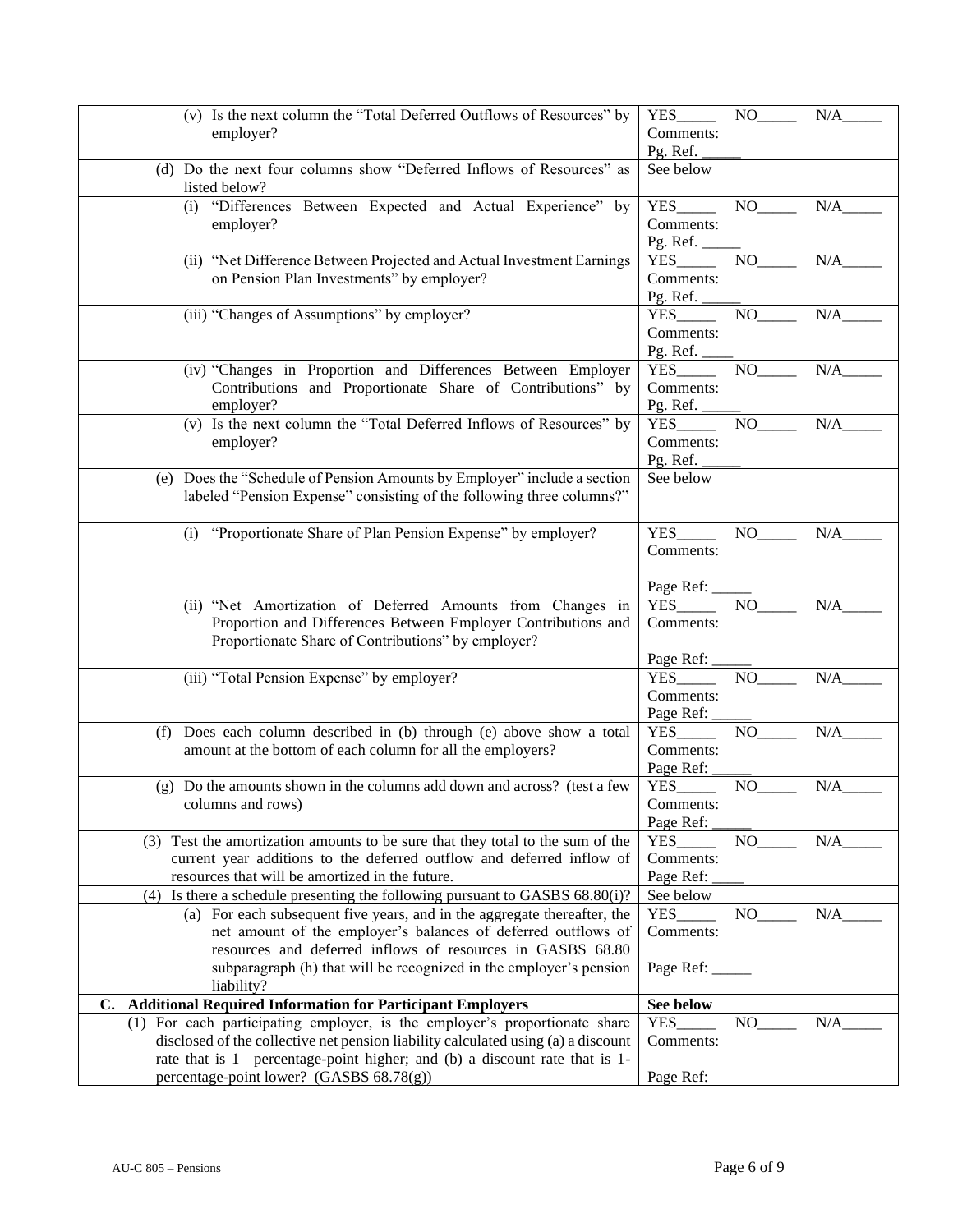| (2) Regarding an employer's portion of the collective net pension liability, is the  | YES        | NO  | N/A |
|--------------------------------------------------------------------------------------|------------|-----|-----|
| basis on which the proportion was determined disclosed, and any change in            | Comments:  |     |     |
|                                                                                      |            |     |     |
| an employer's proportion since the prior measurement date (if applicable)?           |            |     |     |
| (GASBS 68.80(b))                                                                     | Page Ref:  |     |     |
| D. Note Disclosures (GASBS 68 Illustration 3 and the items listed below)             | <b>YES</b> | NO  | N/A |
| (1) Do the note disclosures detail each component of allocable pension               | Comments:  |     |     |
| expense at the fund level, excluding employer-specific pension expense               |            |     |     |
| for changes in proportion plan? GASBS 68.49                                          |            |     |     |
| (2) Do the note disclosures include a detailed collective fund-level deferred        |            |     |     |
| outflows of resources and deferred inflows of resources by fund?                     |            |     |     |
| <b>GASBS 68.49</b>                                                                   | Page Ref:  |     |     |
| E. Report on Internal Control over Financial Reporting and on Compliance             |            |     |     |
| and Other Matters Based on an Audit of Schedules Performed in Accordance             |            |     |     |
| with Government Auditing Standards                                                   |            |     |     |
| These reports should follow the examples available from the latest version of the    |            |     |     |
| AAG GAS Chapter 4 Appendix.                                                          |            |     |     |
| (1) Example report wording is provided below for instances with "no                  | YES        | NO. | N/A |
| material weaknesses identified; no significant deficiencies, no reportable           | Comments:  |     |     |
| instances of noncompliance or other matters identified" (AAG GAS 4.89                |            |     |     |
| Example 4-3). Refer to the other examples provided in the AAG GAS                    |            |     |     |
|                                                                                      |            |     |     |
| 4.89 Appendix as needed based on the types of findings.                              | Page Ref:  |     |     |
| <b>Independent Auditor's Report</b>                                                  |            |     |     |
|                                                                                      |            |     |     |
| [Appropriate Addressee]                                                              |            |     |     |
|                                                                                      |            |     |     |
| We have audited, in accordance with the auditing standards generally accepted        |            |     |     |
| in the United States of America and the standards applicable to financial audits     |            |     |     |
| contained in Government Auditing Standards issued by the Comptroller                 |            |     |     |
| General of the United States, the schedule of employer allocations and the           |            |     |     |
| specified column totals in the schedule of pension amounts by employer of            |            |     |     |
| (PERA or ERB) as of and for the year ended June 30, 20XX, and the related            |            |     |     |
| notes and have issued our report thereon dated month day, 20XX.                      |            |     |     |
|                                                                                      |            |     |     |
| <b>Internal Control Over Financial Reporting</b>                                     |            |     |     |
| In planning and performing our audit of the schedules of employer allocations        |            |     |     |
| and the specified column totals in the schedule of pension amounts by                |            |     |     |
| employer, we considered (PERA or ERB)'s internal control over financial              |            |     |     |
| reporting (internal control) to determine the audit procedures that are              |            |     |     |
| appropriate in the circumstances for the purpose of expressing our opinions          |            |     |     |
| on the schedule of employer allocations and the specified column totals in the       |            |     |     |
| schedule of pension amounts by employer, but not for the purpose of                  |            |     |     |
| expressing an opinion on the effectiveness of (PERA or ERB)'s internal               |            |     |     |
| control. Accordingly, we do not express an opinion on the effectiveness of           |            |     |     |
|                                                                                      |            |     |     |
| (PERA or ERB)'s internal control.                                                    |            |     |     |
| A deficiency in internal control exists when the design or operation of a control    |            |     |     |
| does not allow management or employees, in the normal course of performing           |            |     |     |
|                                                                                      |            |     |     |
| their assigned functions, to prevent, or detect and correct misstatements on a       |            |     |     |
| timely basis. A material weakness is a deficiency, or a combination of               |            |     |     |
| deficiencies, in internal control such that there is a reasonable possibility that a |            |     |     |
| material misstatement of the entity's schedule of employer allocations and the       |            |     |     |
| specified column totals in the schedule of pension amounts by employer will          |            |     |     |
| not be prevented, or detected and corrected on a timely basis. A significant         |            |     |     |
| deficiency is a deficiency, or a combination of deficiencies, in internal control    |            |     |     |
| that is less severe than a material weakness, yet important enough to merit          |            |     |     |
| attention by those charged with governance.                                          |            |     |     |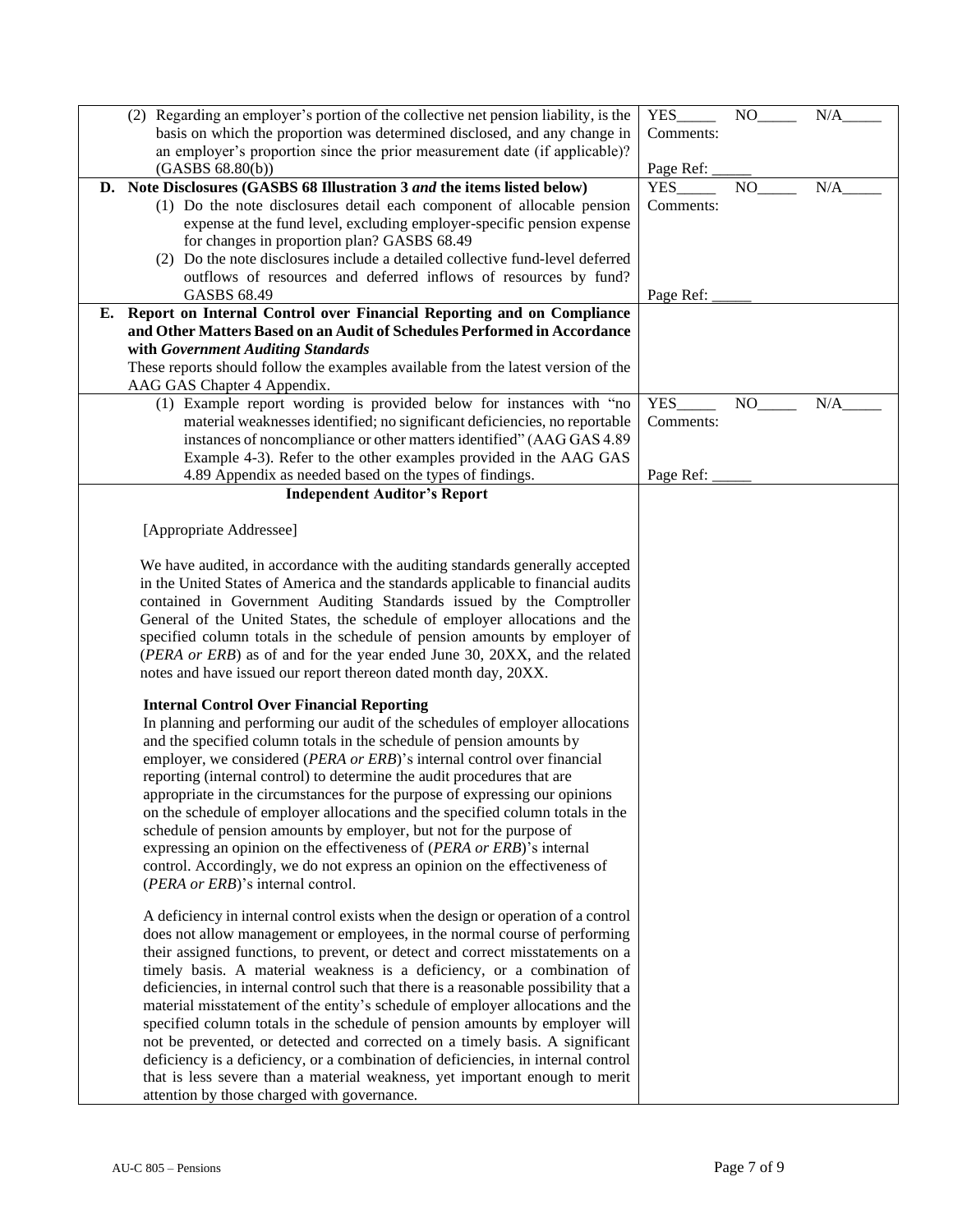| Our consideration of internal control was for the limited purpose described in<br>the first paragraph of this section and was not designed to identify all<br>deficiencies in internal control that might be material weaknesses or<br>significant deficiencies. Given these limitations, during our audit we did not<br>identify any deficiencies in internal control that we consider to be material<br>weaknesses.                                                                                                                                                                                                                                                                                                                                                                                                                                                                                                                                                                                                                                                                                                                                                                                                                                                                                                                                                                                                                                                                                                                                                     |                                      |     |     |
|---------------------------------------------------------------------------------------------------------------------------------------------------------------------------------------------------------------------------------------------------------------------------------------------------------------------------------------------------------------------------------------------------------------------------------------------------------------------------------------------------------------------------------------------------------------------------------------------------------------------------------------------------------------------------------------------------------------------------------------------------------------------------------------------------------------------------------------------------------------------------------------------------------------------------------------------------------------------------------------------------------------------------------------------------------------------------------------------------------------------------------------------------------------------------------------------------------------------------------------------------------------------------------------------------------------------------------------------------------------------------------------------------------------------------------------------------------------------------------------------------------------------------------------------------------------------------|--------------------------------------|-----|-----|
| <b>Compliance and Other Matters</b>                                                                                                                                                                                                                                                                                                                                                                                                                                                                                                                                                                                                                                                                                                                                                                                                                                                                                                                                                                                                                                                                                                                                                                                                                                                                                                                                                                                                                                                                                                                                       |                                      |     |     |
| As part of obtaining reasonable assurance about whether (PERA or ERB)'s<br>the schedule of employer allocations and the specified column totals in the<br>schedule of pension amounts by employer are free from material<br>misstatement, we performed tests of its compliance with certain provisions of<br>laws, regulations, contracts, and grant agreements, noncompliance with which<br>could have a direct and material effect on the determination of the schedule of<br>employer allocations and the specified column totals in the schedule of<br>pension amounts by employer amounts. However, providing an opinion on<br>compliance with those provisions was not an objective of our audit, and<br>accordingly, we do not express such an opinion. The results of our tests<br>disclosed no instances of noncompliance or other matters that are required to<br>be reported under Government Auditing Standards.<br><b>Purpose of this Report</b><br>The purpose of this report is solely to describe the scope of our testing of<br>internal control and compliance and the result of that testing, and not to<br>provide an opinion on the effectiveness of the entity's internal control or on<br>compliance. This report is an integral part of an audit performed in<br>accordance with Government Auditing Standards in considering the entity's<br>internal control and compliance. Accordingly, this communication is not<br>suitable for any other purpose.<br>[Auditor's signature]<br>[Auditor's city and state]<br>[Date of the auditor's report] |                                      |     |     |
| F. Exit Conference                                                                                                                                                                                                                                                                                                                                                                                                                                                                                                                                                                                                                                                                                                                                                                                                                                                                                                                                                                                                                                                                                                                                                                                                                                                                                                                                                                                                                                                                                                                                                        | See below                            |     |     |
| (1) Are the date of the exit conference and the names and titles of those in<br>attendance at the exit conference listed on the last page of the audit report?<br>(Section 2.2.2.10(M)(1) NMAC)                                                                                                                                                                                                                                                                                                                                                                                                                                                                                                                                                                                                                                                                                                                                                                                                                                                                                                                                                                                                                                                                                                                                                                                                                                                                                                                                                                           | <b>YES</b><br>Comments:<br>Page Ref: |     | N/A |
| (2) If a quorum of a public body subject to the Open Meetings Act was present at<br>the exit conference, was the exit conference held in a closed meeting to<br>preserve the confidentiality of the information? If so, the disclosure should state<br>that it was held in a closed session. If not, is there a related finding for<br>(Section $2.2.2.10(M)(1-3)$ )<br>noncompliance with the Open Meetings Act?<br>NMAC)                                                                                                                                                                                                                                                                                                                                                                                                                                                                                                                                                                                                                                                                                                                                                                                                                                                                                                                                                                                                                                                                                                                                                | YES<br>Comments:<br>Page Ref:        | NO. | N/A |

**Note:** When this review guide is used by PERA or ERB's audit firm, it should be completed and signed by the audit manager or the audit firm employee in charge of the firm's quality control system and the concurring reviewer by the outside IPA firm.